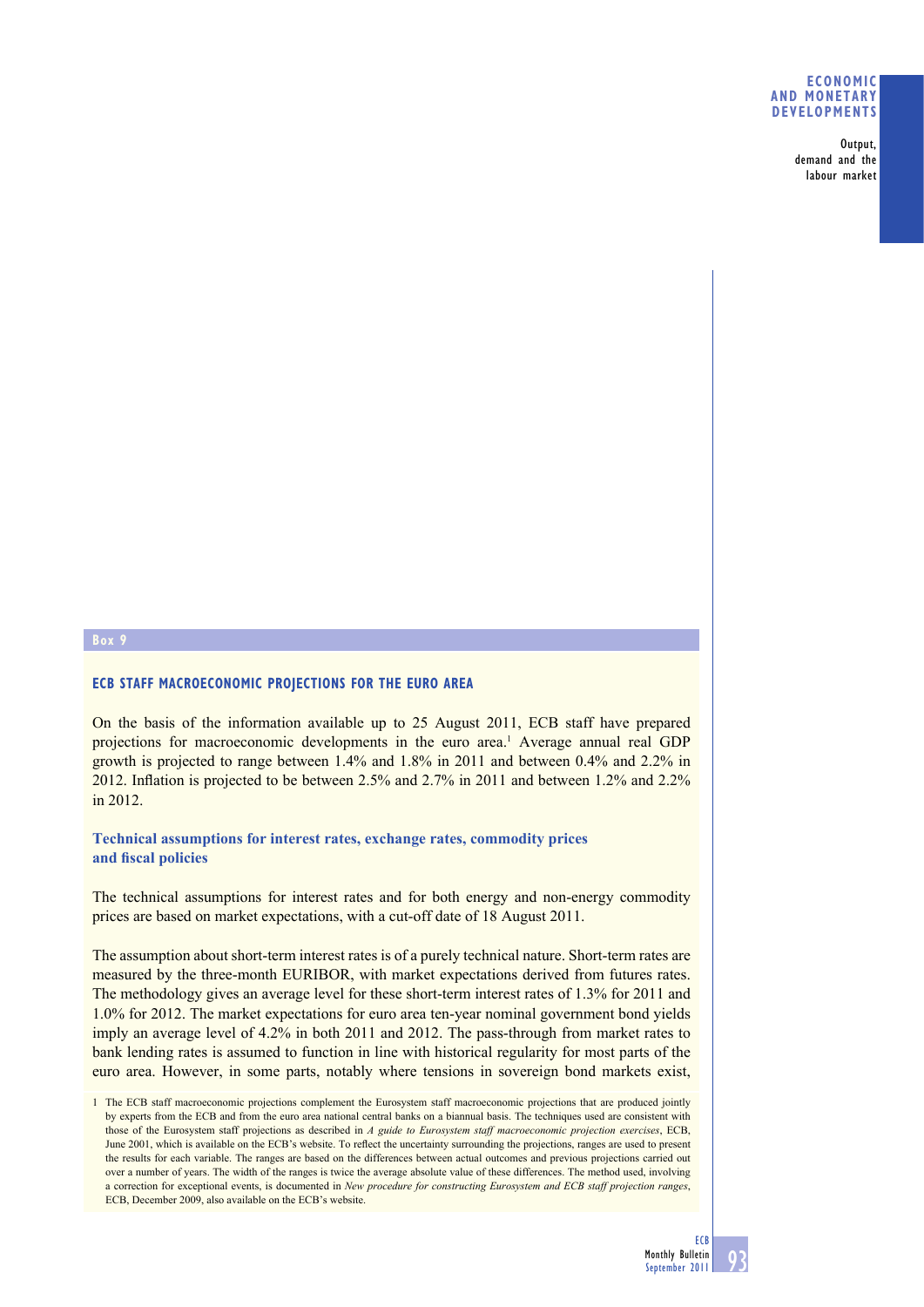the pass-through is expected to be accompanied by adverse effects on bank credit risk premia. Credit supply conditions are assumed to gradually normalise further but to continue weighing somewhat on activity over the projection horizon.

As regards commodity prices, on the basis of the path implied by futures markets in the twoweek period ending on the cut-off date, the price of a barrel of Brent crude oil is assumed to average USD 110.1 in 2011 and USD 106.5 in 2012. The prices of non-energy commodities in US dollars<sup>2</sup> are assumed to rise by 19.6% in 2011 and to decline by 0.8% in 2012.

Bilateral exchange rates are assumed to remain unchanged over the projection horizon at the average levels prevailing in the two-week period ending on the cut-off date of 18 August 2011. This implies an exchange rate of EUR/USD 1.42 in 2011 and EUR/USD 1.43 in 2012, and an effective exchange rate of the euro that, on average, appreciates by 0.2% in 2011 and decreases by 0.2% in 2012.

Fiscal policy assumptions are based on individual euro area countries' national budget plans as available on 19 August 2011. They include all policy measures that have already been approved by national parliaments or that have been specified in sufficient detail by governments and are likely to pass the legislative process.

### **Assumptions with regard to the international environment**

The pace of global growth has moderated in recent months. This slowdown partly reflects temporary factors, such as the impact of the Japanese natural and nuclear disasters on the Japanese economy and on global supply chains, as well as the dampening effects of high commodity prices on incomes in the major advanced economies. Looking ahead, the gradual waning of supply chain disruptions is expected to provide some growth impetus in the second half of this year. However, the higher than expected unemployment rates, lower business and consumer confidence in advanced economies, and continued weakness in the housing market in the United States are expected to weigh adversely on growth. In addition, the recent shift in sentiment in global financial markets, while not expected to derail the global economic recovery, is anticipated to have further negative repercussions through both confidence and wealth effects in the second half of 2011. In the medium term, the legacy of the financial crisis is expected to continue to weigh adversely on the strength of the recovery in advanced economies, reflecting the need for balance sheet adjustment in various sectors. This hampers the prospects for a swift improvement in labour markets in some advanced economies. By contrast, growth in emerging economies is expected to remain relatively robust, with overheating pressures persisting. World real GDP outside the euro area is assumed to grow, on average, by 4.1% in 2011 and 4.4% in 2012. Growth in euro area foreign demand is estimated to be 7.0% in 2011 and 6.8% in 2012. These growth rates are lower than in the June 2011 Eurosystem staff projections, reflecting notably a downward revision to the outlook for the US economy.

#### **Real GDP growth projections**

Following strong growth in the euro area in the first quarter of 2011, driven by a rebound in construction output, there has been a significant deceleration in economic activity in the past

2 Oil and food price assumptions are based on futures prices up to the end of the projection horizon. For other commodities, prices are assumed to follow futures until the third quarter of 2012 and thereafter to evolve in line with global economic activity.

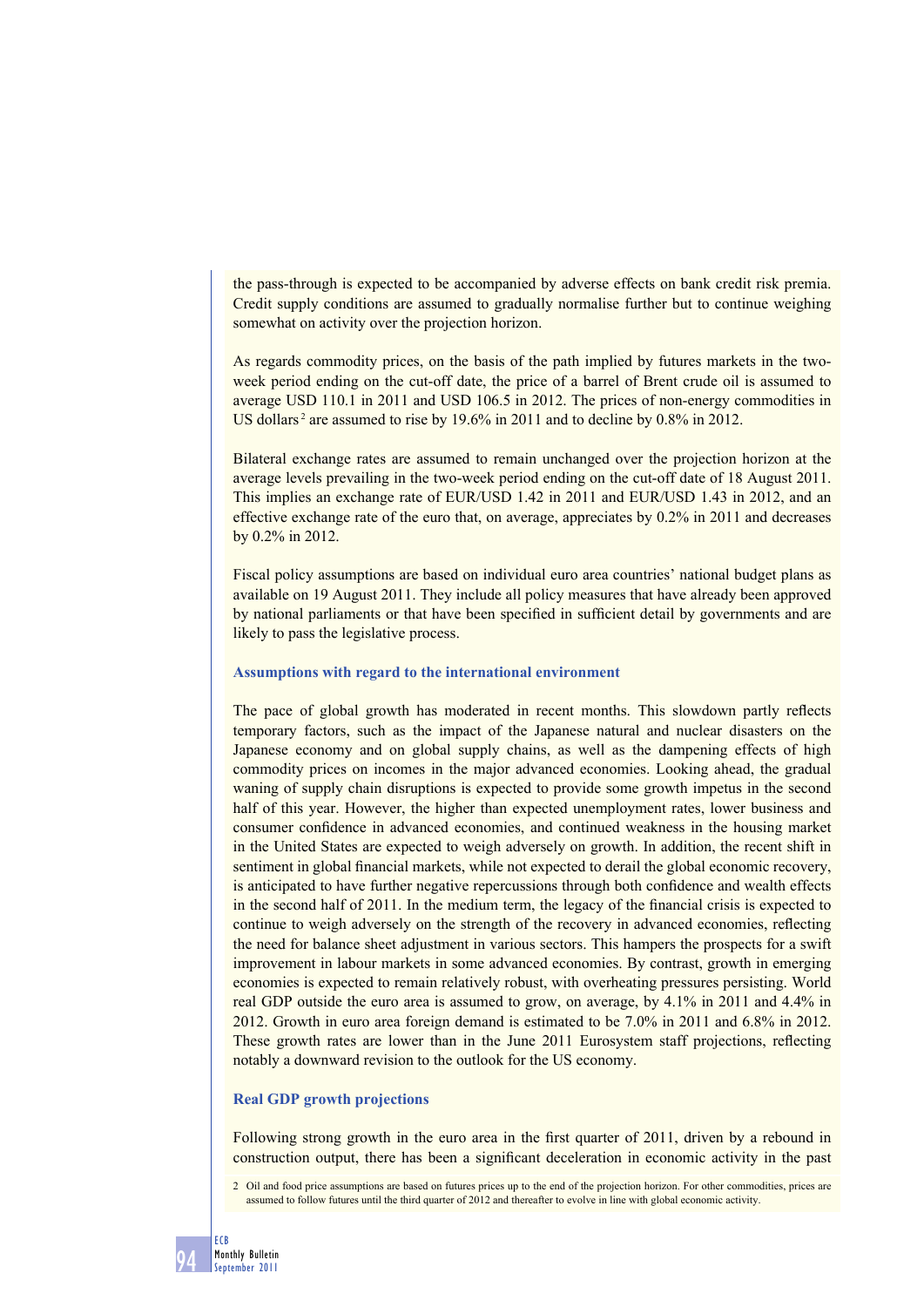**Output, demand and the labour market**

# **Table A Macroeconomic projections for the euro area**

| (average annual percentage changes) <sup>1), 2)</sup> |        |              |              |  |  |  |  |
|-------------------------------------------------------|--------|--------------|--------------|--|--|--|--|
|                                                       |        |              |              |  |  |  |  |
|                                                       | 2010   | 2011         | 2012         |  |  |  |  |
|                                                       |        |              |              |  |  |  |  |
| <b>HICP</b>                                           | 1.6    | $2.5 - 2.7$  | $1.2 - 2.2$  |  |  |  |  |
| Real GDP                                              | 1.7    | $1.4 - 1.8$  | $0.4 - 2.2$  |  |  |  |  |
| Private consumption                                   | 0.8    | $0.3 - 0.7$  | $0.0 - 1.6$  |  |  |  |  |
| Government consumption                                | 0.5    | $-0.2 - 0.8$ | $-0.7 - 0.5$ |  |  |  |  |
| Gross fixed capital formation                         | $-0.8$ | $2.2 - 3.6$  | $0.8 - 5.4$  |  |  |  |  |
| Exports (goods and services)                          | 11.0   | $5.6 - 8.4$  | $2.3 - 9.7$  |  |  |  |  |
| Imports (goods and services)                          | 9.3    | $4.7 - 7.3$  | $2.0 - 9.2$  |  |  |  |  |

1) The projections for real GDP and its components refer to working day-adjusted data. The projections for imports and exports include intra-euro area trade.

2) Data refer to the euro area including Estonia, except for the HICP data in 2010. The average annual percentage change in the HICP for 2011 is based on a euro area composition in 2010 that already includes Estonia.

few months. As was the case for the global economy, euro area activity was dampened by adverse effects related to the Japanese natural and nuclear disasters, as well as by the lagged impact of past oil price increases. The underlying momentum in the euro area also weakened as a result of domestic factors, such as lower equity prices, the tightening of the fiscal stance, more strict credit supply conditions and heightened uncertainty, as reflected in rising risk premia related to the sovereign debt crisis as well as in deteriorating business and consumer confidence. As several of these factors are expected to continue to have an adverse impact in the near term, real GDP is projected to increase only modestly during the second half of 2011. Thereafter, activity is expected to gradually gain momentum as euro area exports benefit from rising foreign demand, while domestic demand is projected to gradually strengthen, supported by the accommodative monetary policy stance, the measures to restore the functioning of the financial system and, eventually, the impact of robust global demand on domestic income. In annual terms, real GDP is expected to increase by between 1.4% and 1.8% in 2011 and between 0.4% and 2.2% in 2012.

Considering the demand components in more detail, the pace of growth of extra-euro area exports is expected to remain relatively strong until 2012, albeit falling below the rate of expansion of euro area foreign demand in 2012, in line with the trend decline in euro area export market shares. Following its strong rebound in the first quarter of 2011, total investment is projected to grow only moderately during the remainder of the year, before gaining more momentum in 2012. Business investment is expected to increase steadily over the projection horizon, supported by increasing profitability, sustained export growth and the emergence of capacity bottlenecks. However, residential investment growth is expected to stay relatively subdued throughout the projection period, owing to ongoing adjustments in housing markets in some countries, which are also reflected in projected modest house price increases. Moreover, government investment is assumed to decline until the end of 2012, as currently indicated in the fiscal consolidation packages announced in several euro area countries.

Private consumption growth is projected to be fairly subdued in 2011, before picking up slightly in 2012, mostly reflecting the pattern of real disposable income growth. While the adverse impact of past increases in commodity prices should dampen real disposable income growth during the remainder of 2011, inflationary pressures are expected to diminish thereafter, supporting the dynamics of real disposable income in 2012. Government consumption in real terms is projected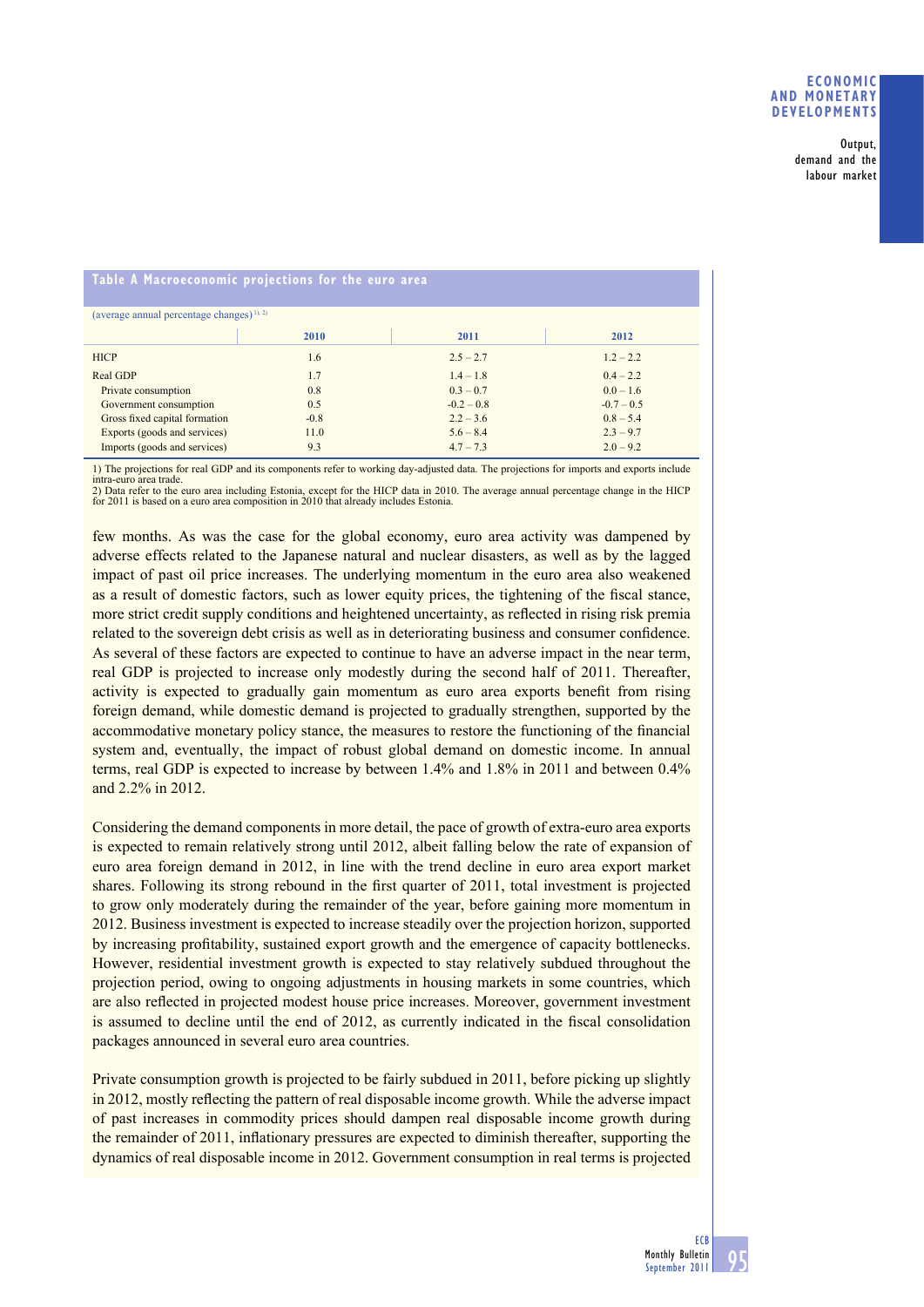| Table B Comparison with the June 2011 projections |             |             |  |  |  |  |  |
|---------------------------------------------------|-------------|-------------|--|--|--|--|--|
| (average annual percentage changes)               |             |             |  |  |  |  |  |
|                                                   | 2011        | 2012        |  |  |  |  |  |
| Real GDP $-$ June 2011                            | $1.5 - 2.3$ | $0.6 - 2.8$ |  |  |  |  |  |
| Real GDP – September 2011                         | $1.4 - 1.8$ | $0.4 - 2.2$ |  |  |  |  |  |
| $HICP - June 2011$                                | $2.5 - 2.7$ | $1.1 - 2.3$ |  |  |  |  |  |
| $HICP - September 2011$                           | $2.5 - 2.7$ | $1.2 - 2.2$ |  |  |  |  |  |

to increase only modestly until 2012, reflecting the fiscal consolidation packages announced in several euro area countries. The pace of extra-euro area import growth is expected to pick up somewhat during 2011 before stabilising in 2012, rising faster over the projection horizon than total demand. Reflecting the somewhat stronger growth of exports, net trade is expected to make a positive, though declining, contribution to GDP growth throughout the projection period.

### **Price and cost projections**

Euro area annual HICP inflation was 2.5% in August 2011. Overall HICP inflation is projected to stay above 2% in the next months, largely owing to the impact of past strong increases in oil and non-oil commodity prices on energy and food prices. Thereafter, on the basis of current futures prices for commodities, import price increases are projected to moderate. By contrast, domestic price pressures are expected to rise slowly, reflecting increasing labour costs as well as the pass-through of the past hikes in commodity prices, leading to a gradual rise in the inflation rate of the HICP excluding food and energy over the projection horizon. Overall, average annual headline inflation is projected to be between 2.5% and 2.7% in 2011 and between 1.2% and 2.2% in 2012. Growth in compensation per employee is projected to remain relatively moderate over the projection horizon, reflecting the expected muted improvement in labour market conditions. Owing to the partial and lagged response of nominal wages to consumer price inflation, real compensation per employee is projected to decline in 2011. Thereafter, it is expected to increase slowly. As productivity growth is projected to moderate, unit labour costs are expected to rebound in 2011 and to grow at a faster pace in 2012. As a consequence, profit margin growth is projected to be curtailed in 2011 and 2012, also reflecting the expected moderate growth of aggregate demand.

#### **Comparison with the June 2011 projections**

Compared with the Eurosystem staff macroeconomic projections published in the June 2011 issue of the Monthly Bulletin, the ranges for real GDP growth in the euro area for 2011 and 2012 have been revised downwards. The revisions for the outlook for 2011 and 2012 reflect both lower foreign demand and weaker domestic demand, the latter being dampened inter alia by higher uncertainty, reduced confidence, lower stock prices and more strict credit supply conditions, factors which overall are seen to outweigh the positive effects of the significant downward revision in the technical assumption for average euro area lending rates. The downward revision for 2012 also reflects the impact of additional fiscal tightening in some euro area countries. With regard to HICP inflation, the projection range for 2011 has been left unchanged, while the range for 2012 is slightly narrower than in the June 2011 projections.